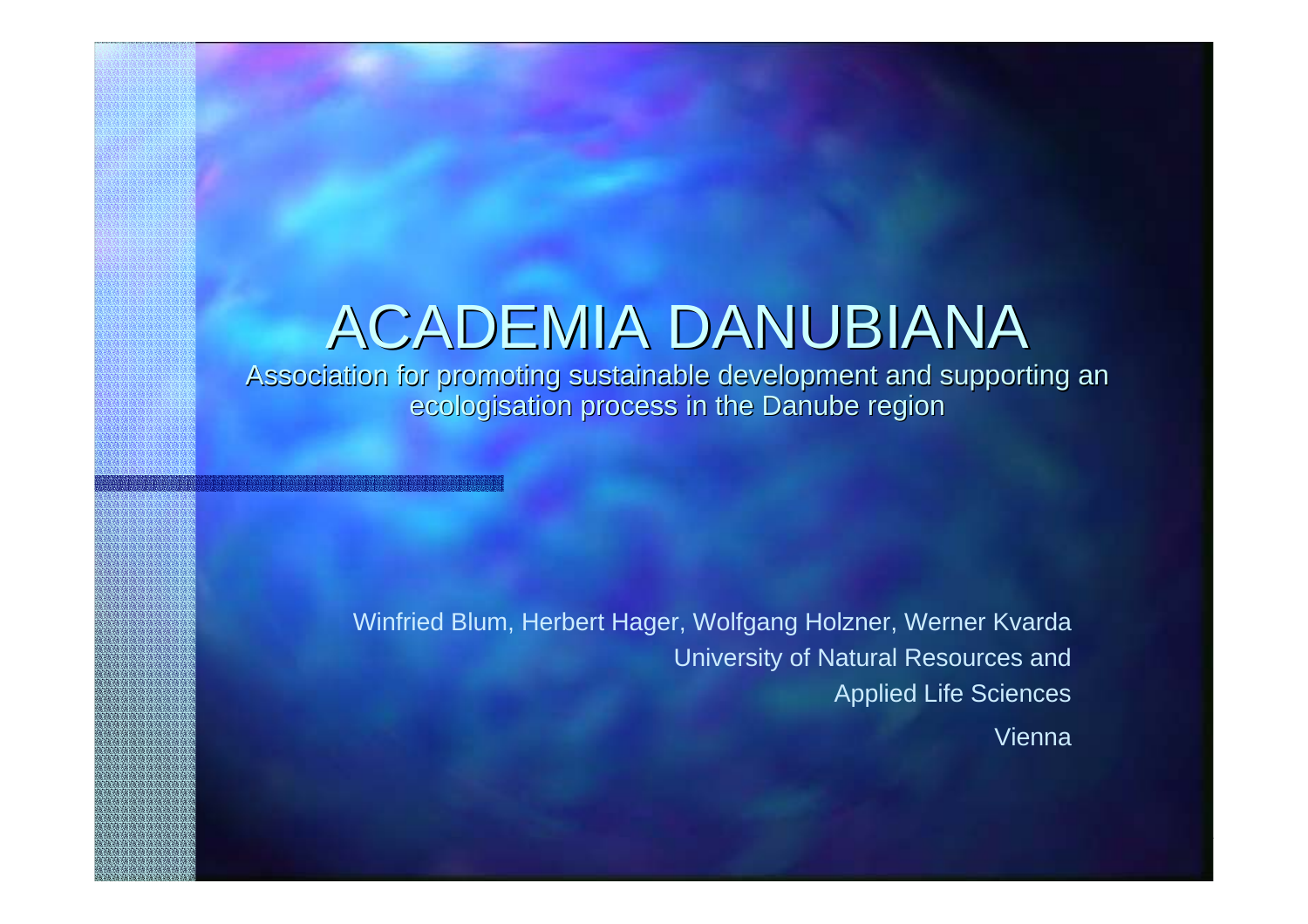### IDEA

- $\mathbf{E}$  Project "**BRIDGE Lifeline Danube**" starting 1998 and finished in 2000 with representatives from eight cities along the Danube - Deggendorf, Passau, Linz, Krems, Wien, Bratislava, Györ und Budapest. (http://www.newbridges.net)
- $\blacksquare$  The conference "**Wien in Mitteleuropa**" took place February 6th 2003 at the TECHGATE in Vienna. and was a kind of a ´kick off meeting´ for realizing the idea of the ACADEMIA DANUBIANA (http://www.academia-danubiana.net/)
- $\blacksquare$  Contact 2004 with the city of **Neusiedl am See** and finding cooperation with **BOKU**



Baroque fountain Passau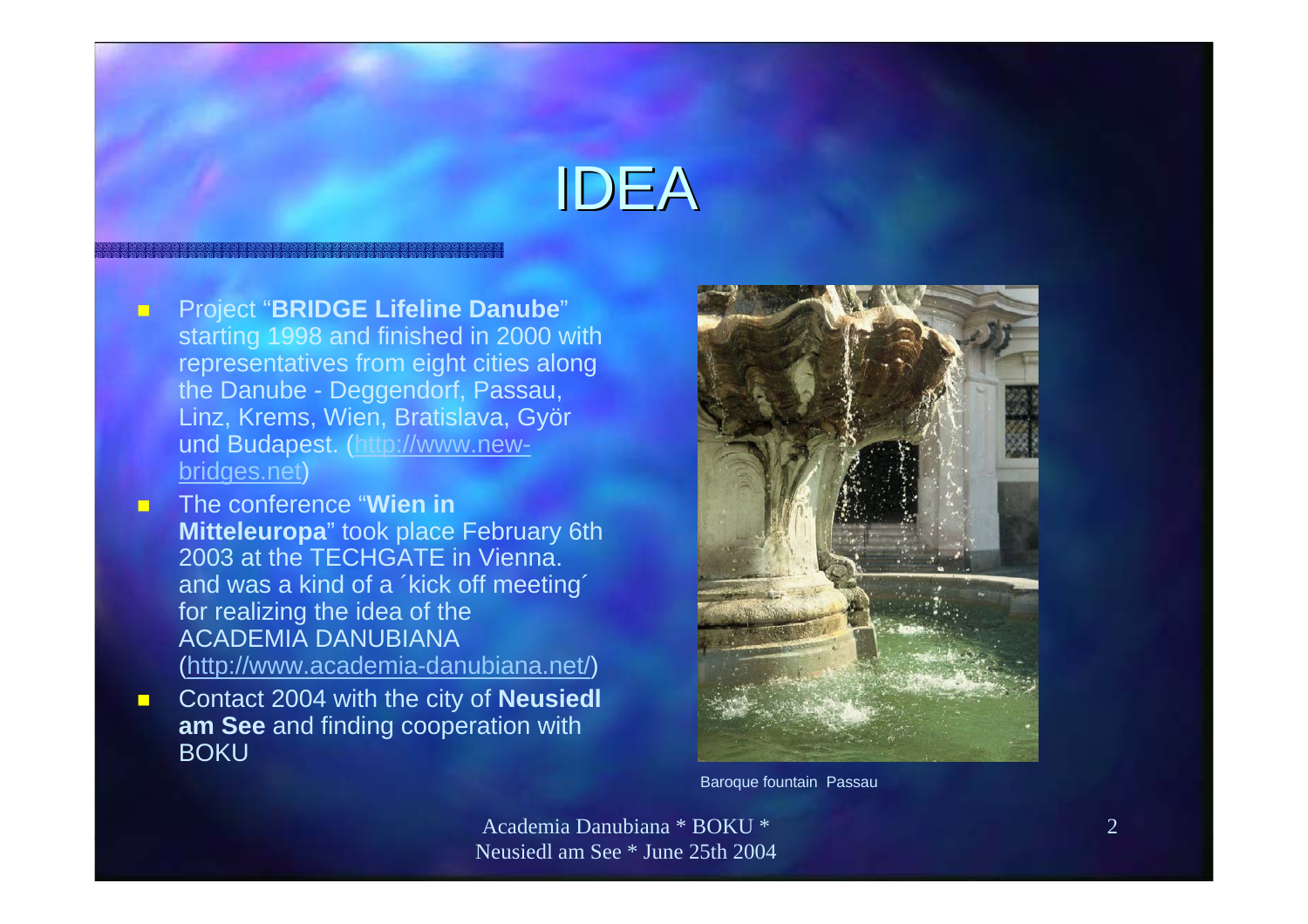### GOALS AND OBJECTIVES

- **PEC Promote competitiveness of regions** and strenghten corporate responsibility
- Enforce the use of renewable resources
- **E** Elaborate models of integrated land utilisation
- **Provide 'system knowledge', target**and transformation knowledge
- $\blacksquare$ **Contribute to the Ecologisation of the** Danube region
- **Initiate future cooperations between** universities, public administration units, NGO´s and local governments in the Danube region as a model for future oriented learning and research. Water-lily Foto Richard Resch

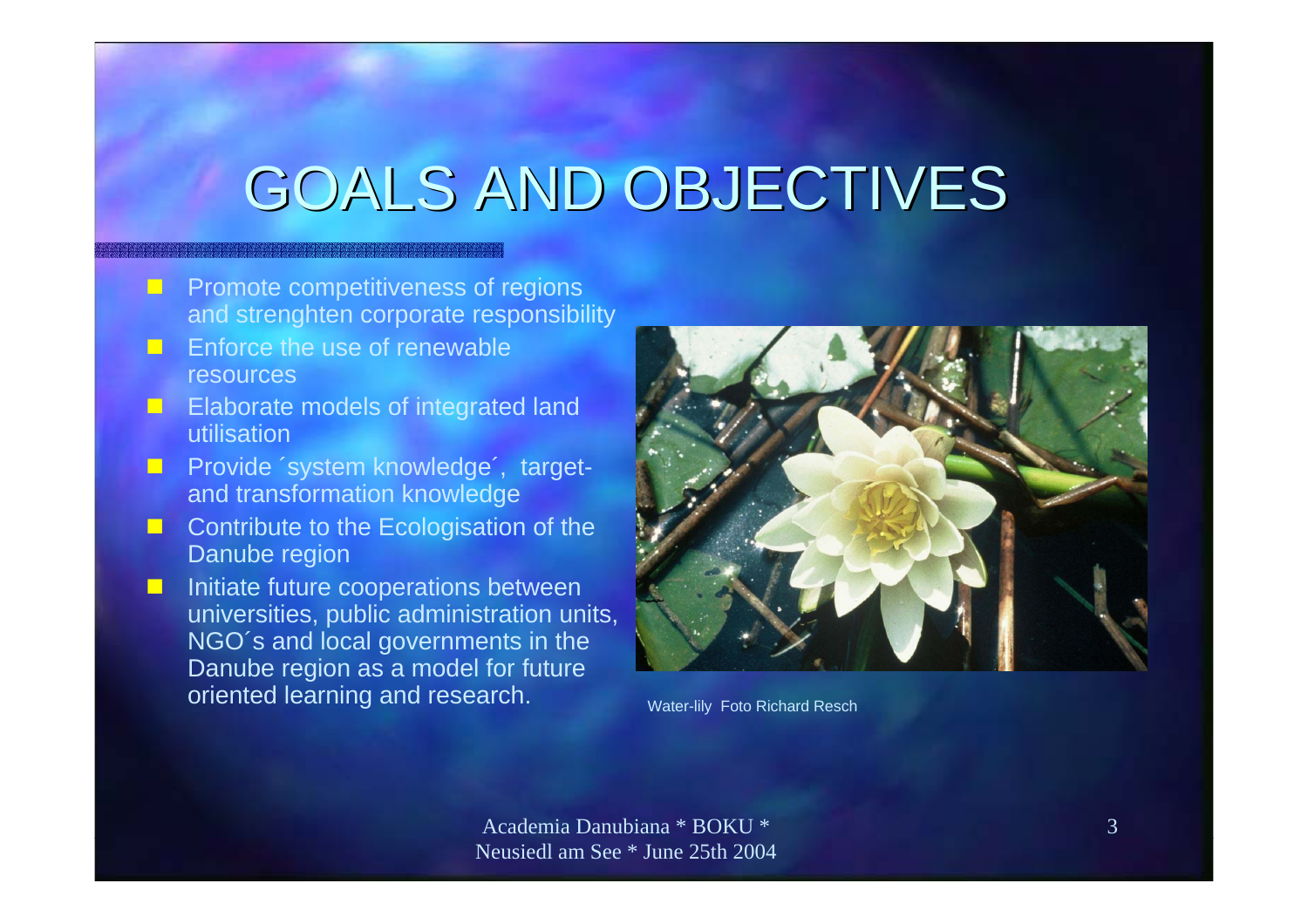### PARTNERS

- University of Forestry, Sofia www.elasa.org/bulgaria
- University of Belgrade www.rcub.bg.ac.yu/~sfb/
- St. Isztvan University, Budapest www.gis.kee.hu
- St. Stephen University, Gödöllö www.ktg.gau.hu
- **UNESCO chair Banska Stiavnica** http://alpha.tuzvo.sk/unchair
- Slovak Technical University, Bratislava www.svf.stuba.sk
- **n Institut für den Donauraum und Mitteleuropa** www.idm.at
- Fachhochschule Deggendorf www.fh-deggendorf.de
- $\Box$  Wirtschaftsservice Linz für die Wirtschaftsregion Donaustädte www.donaustaedte.com
- **Neusiedl am See** www.neusiedlamsee.at
- Aqua Quality Austria www.aqa.at/
- **BOKU Wien** www.academia-danubiana.net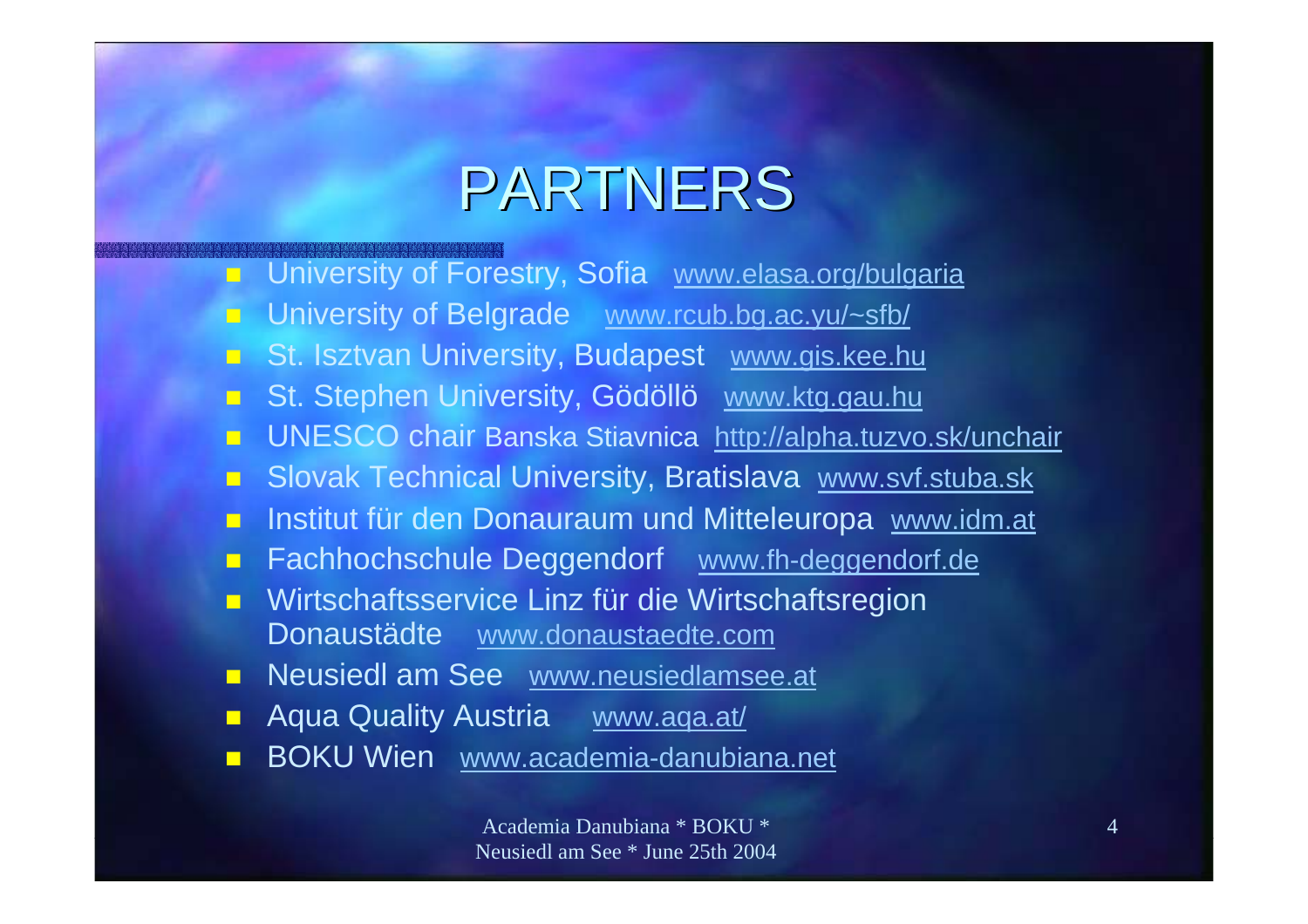# **COOPERATION** BOKU - Neusiedl am See

- **Danube the 'Learning'** Region´ Jordes+
- O **Intensiveprogram** ´Responsible Use of soil and Regional Development
- $\blacksquare$ ■ BOKU goes East summerschools
- Congress '06, 'Human Societies & Renewable Resources´
- ш Ecosite ´Reed´ Neusiedl am See



BOKU Fotos Rosa Strasser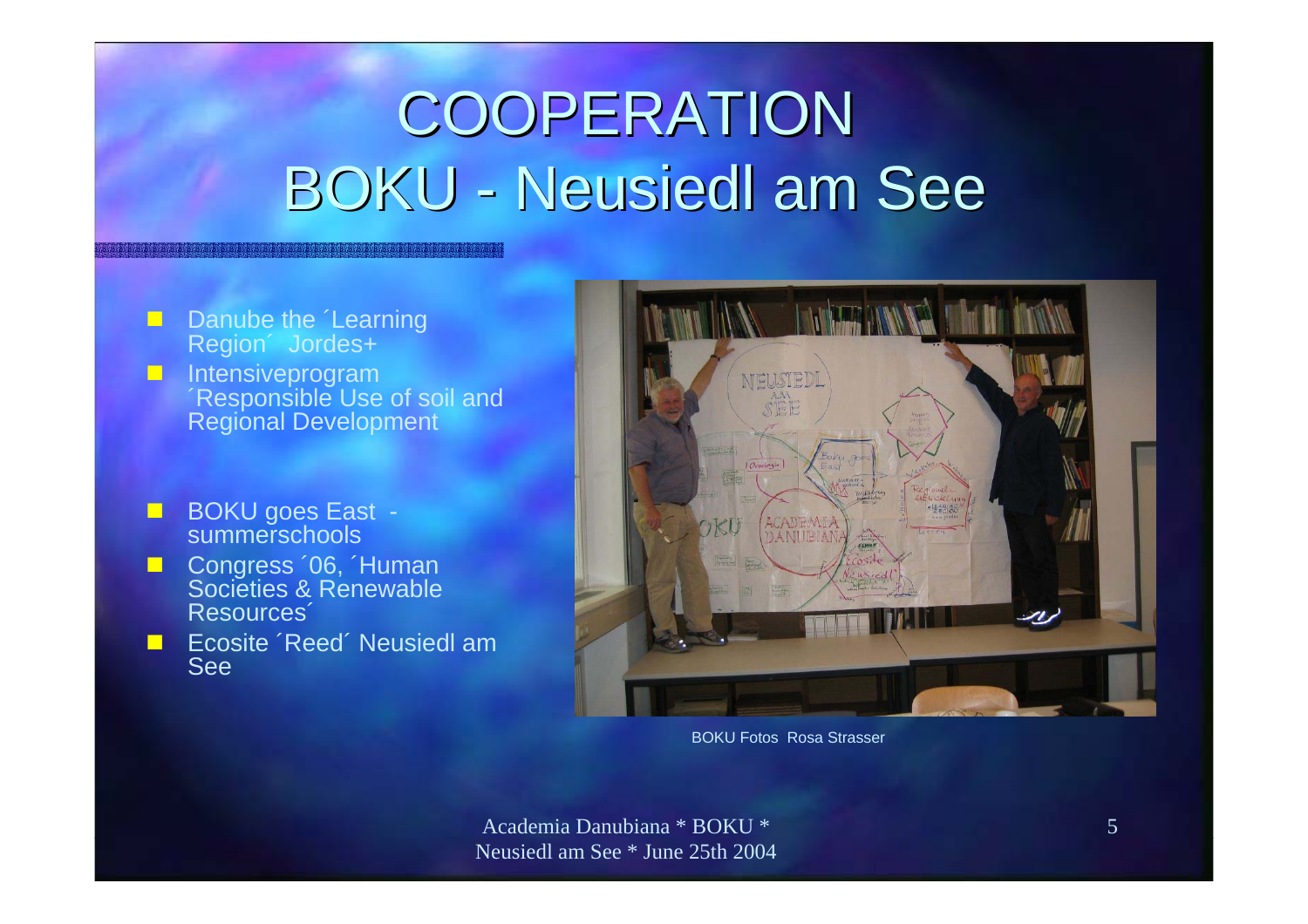### SEMINARS \* CONFERENCES

**Landscape without borders** – Seminar STU Bratislava **E** Conference Mobilita '04 – How to develop a multifunctional and integrated land utilisation – Sustainable cross border traffic ■ Congress '06, 'Human societies & Renewable Resources´



BOKU Fotos Rosa Strasser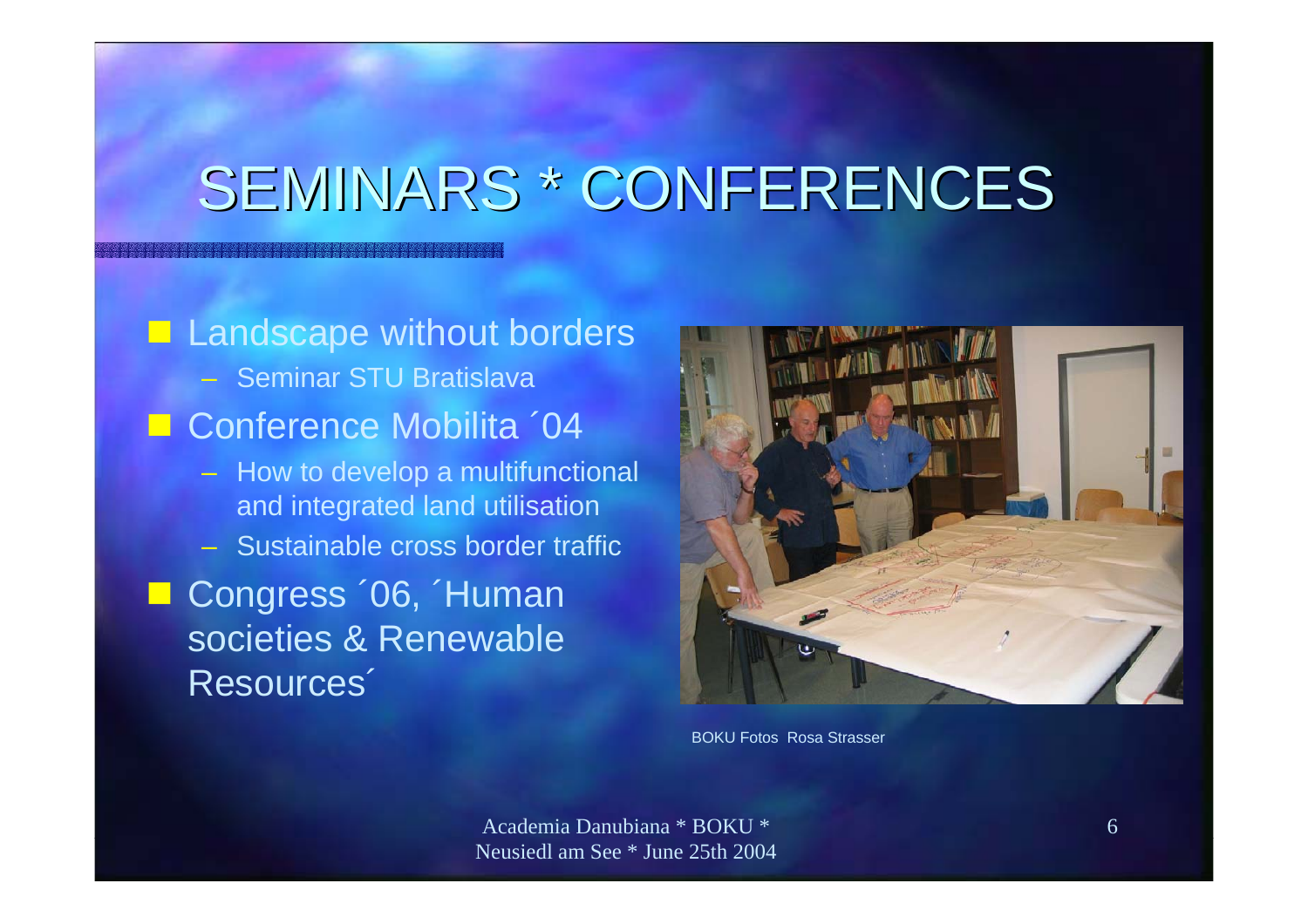# PROJECT Danube *the ´Learning Region´ ´Learning Region´*

#### **The learning region** concept

- Create awareness among stakeholders in the region for sustainable land use
- ZSI Josef Hochgerner

### **Cross border** governance

- Set up of incentives, norms and organisations to coordinate policy
- er and www.jordes.org Minister Miklos Slovak republic

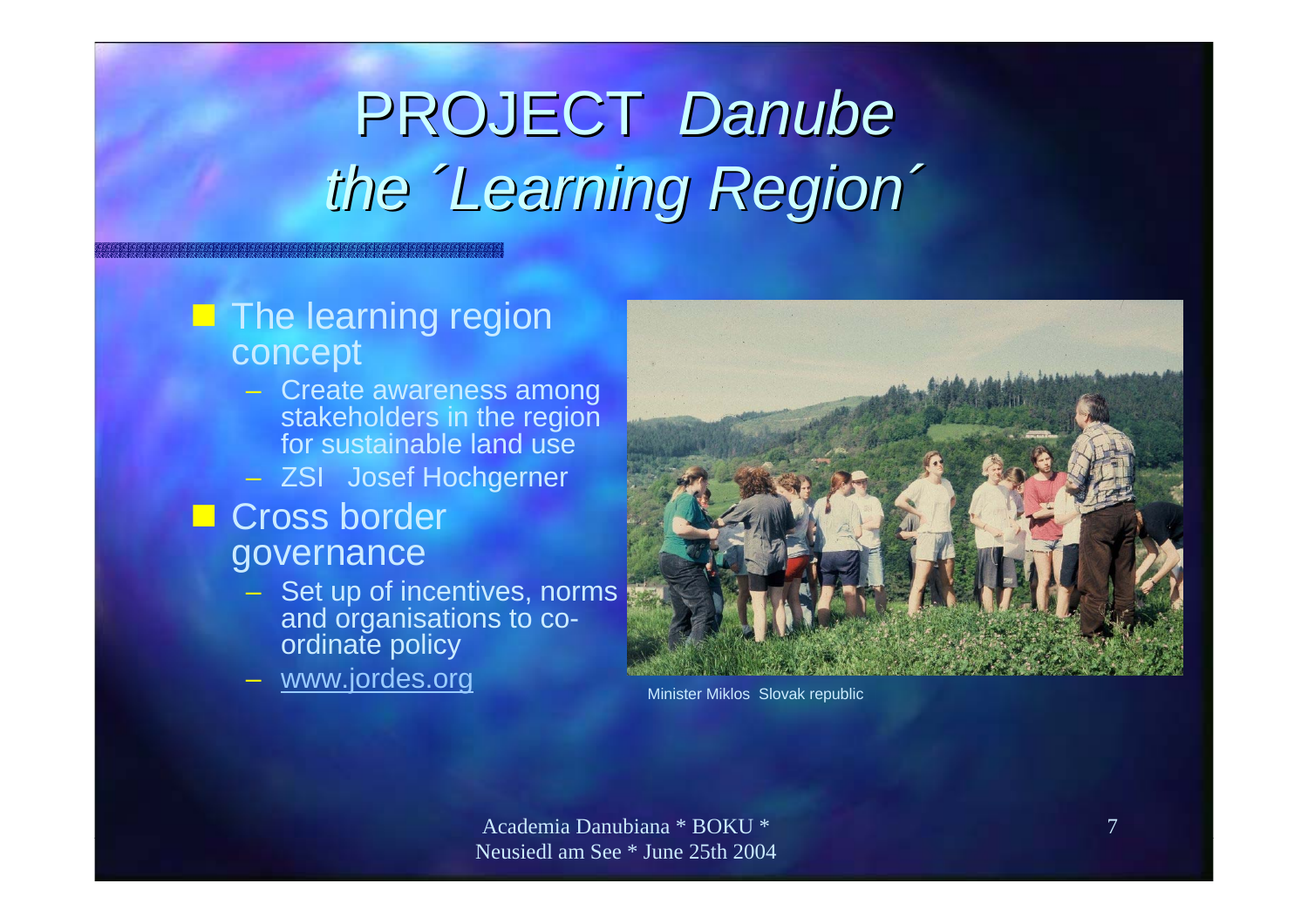# PROJECT Intensiveprogram 'Soil'

#### $\blacksquare$  Intensiveprogram ´Responsible Use of Soil and Regional Development´

- Analysis of the 8 threats to soil
- Development and harmonisation of methods
- Cross linking with EU and other policies
- Development of operational procedures for the mitigation of the threats

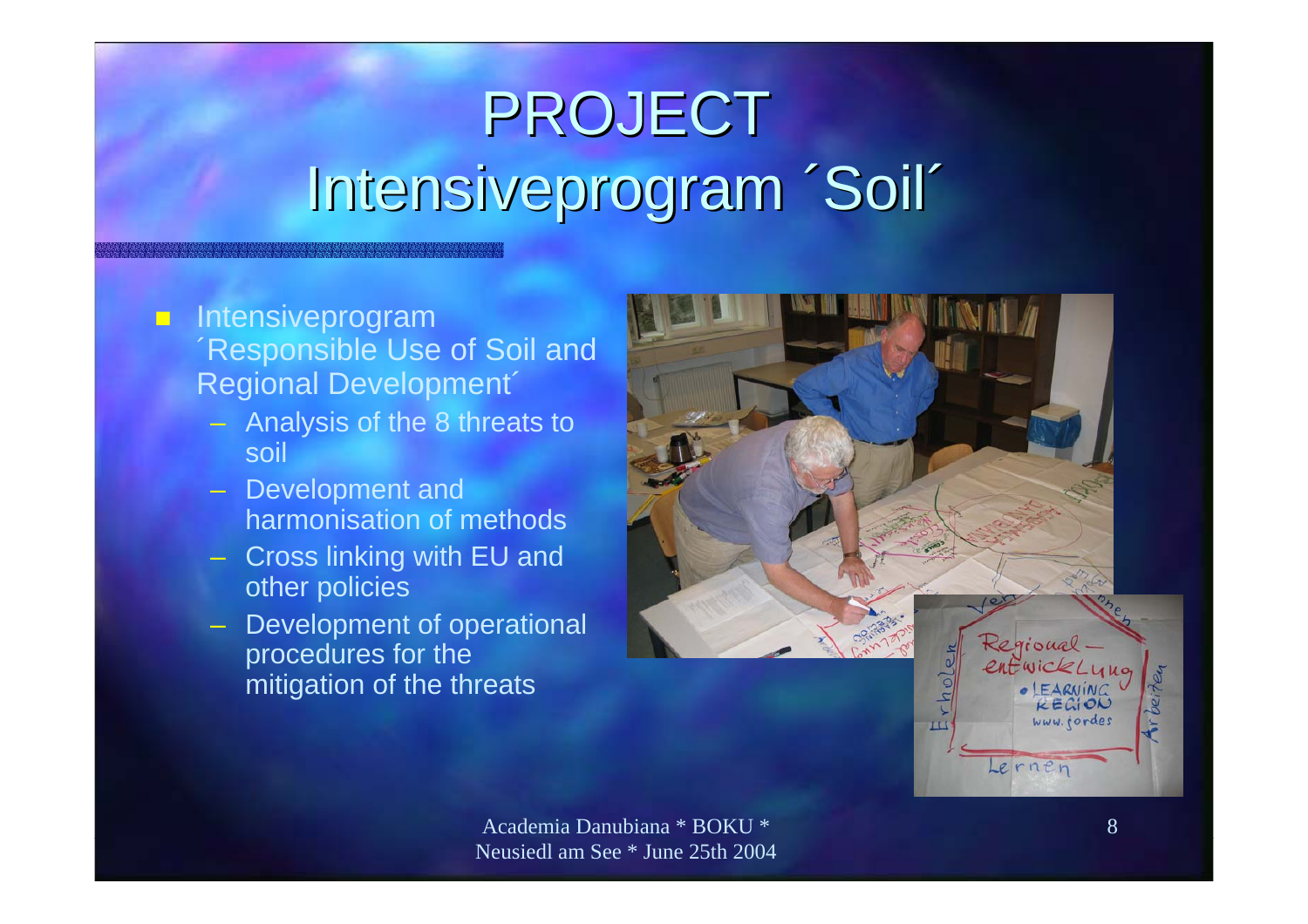# STUDY PROGRAM "*BOKU goes East*"

**E** Study Program – Claus Rainer Michalek **Summer schools** – Language courses **ENSI - Environment** and School Initiatives´ – BM:BWK**Nirtschaftsregion** Donaustädte Regensburg, Straubing, Deggendorf, Passau,<br>Linz



Danube wetlands Marchegg